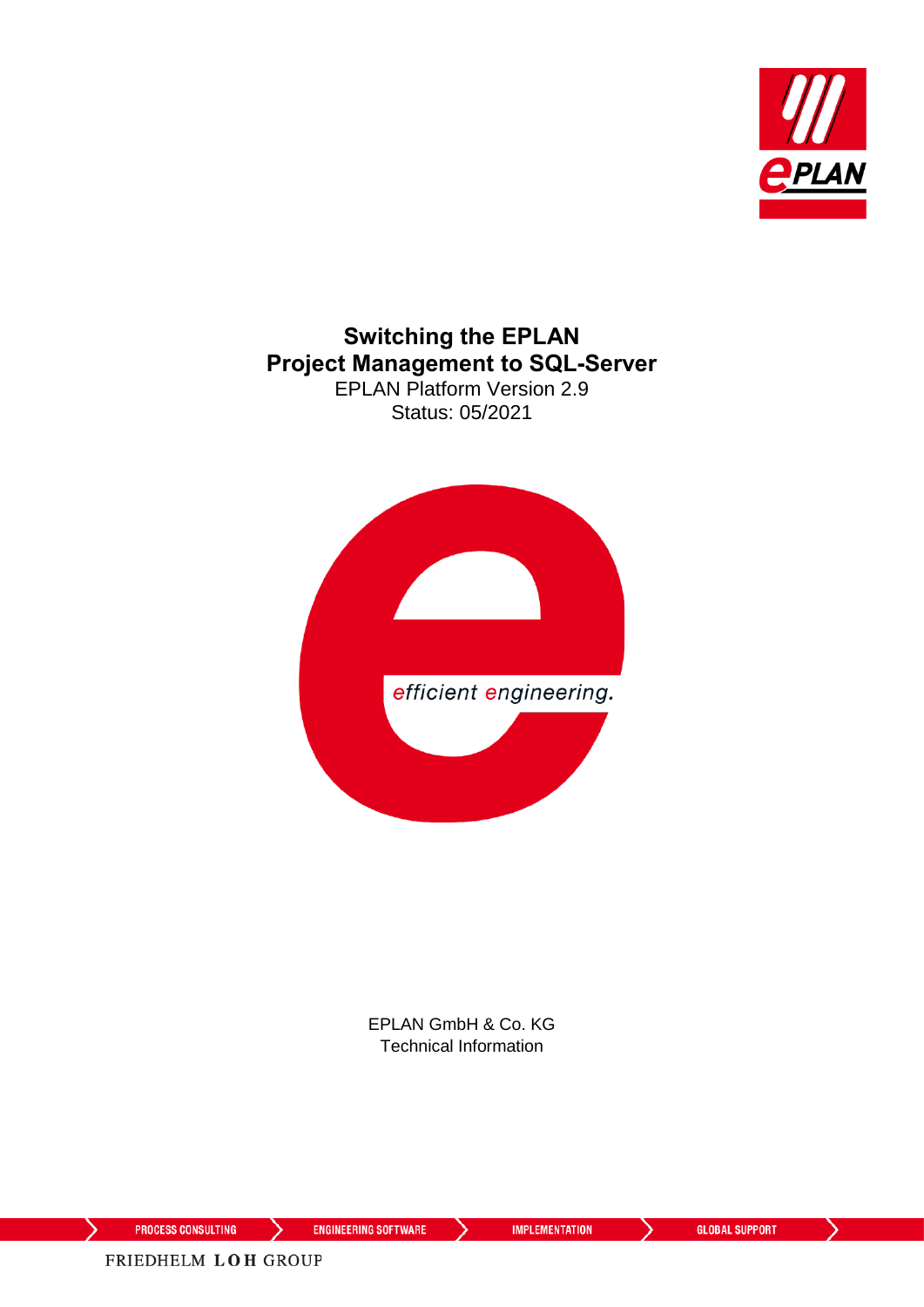

Copyright © 2021 EPLAN GmbH & Co. KG

EPLAN GmbH & Co. KG assumes no liability for either technical or printing errors, or for deficiencies in this technical information and cannot be held liable for damages that may result directly or indirectly from the delivery, performance, and use of this material.

This document contains legally protected information that is subject to copyright, trademark law, design law and other legal provisions. All rights are protected. This document or parts of this document may not be copied or reproduced by any other means without the express prior consent of EPLAN GmbH & Co. KG.

The software described in this document is subject to a licensing agreement and, if applicable, other contractual provisions. The utilization and reproduction of the software are only permitted in accordance with the specifications of this license agreement and, if applicable, any further existing contractual specifications.

RITTAL® is a registered trademark of Rittal GmbH & Co. KG.

EPLAN®, EPLAN Electric P8®, EPLAN Fluid®, EPLAN Preplanning®, EPLAN Pro Panel®, EPLAN Smart Wiring®, EPLAN Harness proD®, ePULSE®, eVIEW®, eBUILD, SYNGINEER and EPLAN Cogineer® are registered trademarks of EPLAN GmbH & Co. KG.

Windows 7®, Windows 8.1®, Windows 10®, Windows Server 2008 R2®, Windows Server 2012®, Windows Server 2012 R2®, Microsoft Windows®, Microsoft Office®, Microsoft® Excel®, Microsoft® Access® and Notepad® are registered trademarks of the Microsoft Corporation (in accordance with the laws of the State of Washington).

PC WORX®, CLIP PROJECT®, INTERBUS® and PROFINET® are registered trademarks of Phoenix Contact GmbH & Co. KG.

AutoCAD® and AutoCAD Inventor® are registered trademarks of Autodesk, Inc.

STEP 7<sup>®</sup>, SIMATIC<sup>®</sup> and SIMATIC HW Config<sup>®</sup> are registered trademarks of Siemens AG.

InstallShield<sup>®</sup> is a registered trademark of InstallShield, Inc. FLEXERA SOFTWARE LLC.

Adobe® Reader® and Adobe® Acrobat® are registered trademarks of Adobe Systems Inc.

Intel® is a registered trademark of Intel Corporation.

Citrix® is a registered trademark of Citrix Systems, Inc.

TwinCAT® is a registered trademark of Beckhoff Automation GmbH.

Unity Pro® is a registered trademark of Schneider Electric S.E.

RSLogix 5000<sup>®</sup> and RSLogix Architect<sup>®</sup> are registered trademarks of Rockwell Automation Inc.

All other product names and trade names are trademarks or registered trademarks of their respective owners.

EPLAN uses the Open Source software 7-Zip (7z.dll), Version 16.00, Copyright © by Igor Pavlov. The source code of 7-Zip is subject to the GNU Lesser General Public License (LGPL). The source code of 7-Zip and details on this license can be found on the following Web site: http://www.7-zip.org

EPLAN uses the Open Source software Open CASCADE, Version 7.5.0, Copyright © by Open CASCADE S.A.S. The source code of Open CASCADE is subject to the Open CASCADE Technology Public License. The source code of Open CASCADE and details on this license can be found on the following website: http://www.opencascade.org

EPLAN makes an import function available which uses eCl@ss. The use of the eCl@ss standard is subject to a license and requires registration and downloading in the download portal: http://www.eclassdownload.com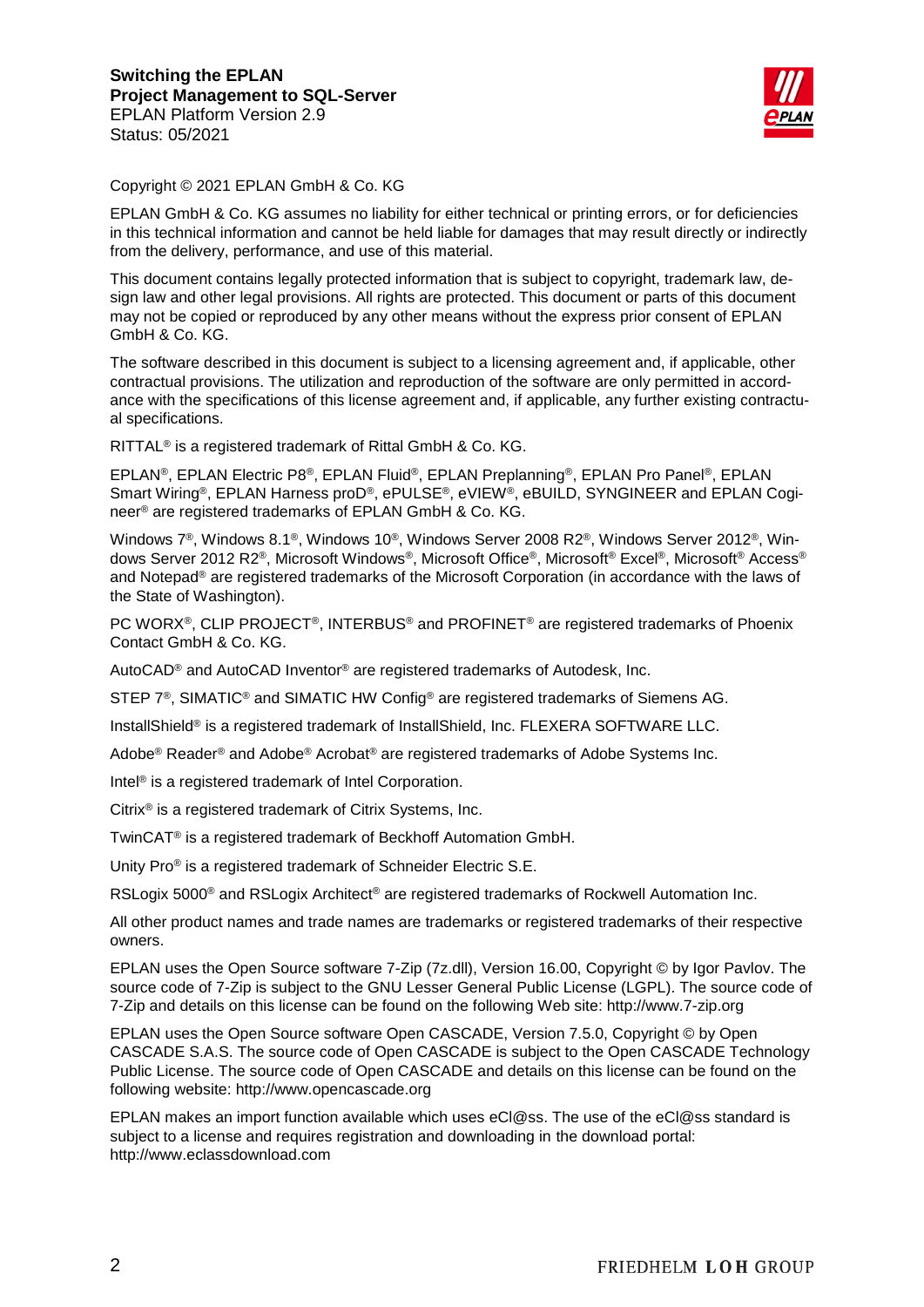

EPLAN uses the dotNetRDF © library: http://www.dotnetrdf.org, Copyright (c) 2009-2013 dotNetRDF Project (dotnetrdf-develop@lists.sf.net). The source code is subject to the MIT license: https://opensource.org/licenses/MIT

EPLAN uses Google Chromium ©, Version 88. https://www.chromium.org, Copyright © 2015 The Chromium Authors. The source code is subject to the BSD license.

EPLAN uses the Chromium Embedded Framework ©, Version 4324. https://bitbucket.org/chromiumembedded/cef, Copyright © 2008-2020 Marshall A. Greenblatt. Portions Copyright © 2006-2009 Google Inc. The source code is subject to the BSD license.

EPLAN uses CEFSharp ©, Version 88. https://cefsharp.github.io, Copyright © The CefSharp Authors. The source code is subject to the BSD license.

EPLAN uses Microsoft Unity ©, Version 4.0.1. https://github.com/unitycontainer/unity, Copyright © Microsoft. The source code is subject to the Apache license, Version 2.0.

This application incorporates Open Design Alliance software pursuant to a license agreement with Open Design Alliance. Open Design Alliance Copyright © 2002–2020 by Open Design Alliance. All rights reserved.

EPLAN uses the PDFlib library, Version 9.2.0, Copyright © by PDFlib GmbH. Copyright reserved.

EPLAN uses the PLOP library, Version 5.3p1, Copyright © by PDFlib GmbH. All rights reserved.

The license management portion of this Licensee Application is based upon one or more of the following copyrights: Sentinel® RMS, © 2005 SafeNet, Inc., all rights reserved, and Sentinel® EMS, © 2009 SafeNet, Inc., all rights reserved. Sentinel® is a registered trademark of SafeNet, Inc.

EPLAN uses the the Open Source software QR Code generator library, Version 1.2.1. https://www.nayuki.io/page/qr-code-generator-library, Copyright © by Project Nayuki. The source code is subject to the MIT License.

The complete license texts for the Open Source licenses mentioned above are available in the following file:

<Installation directory>\bin\License.txt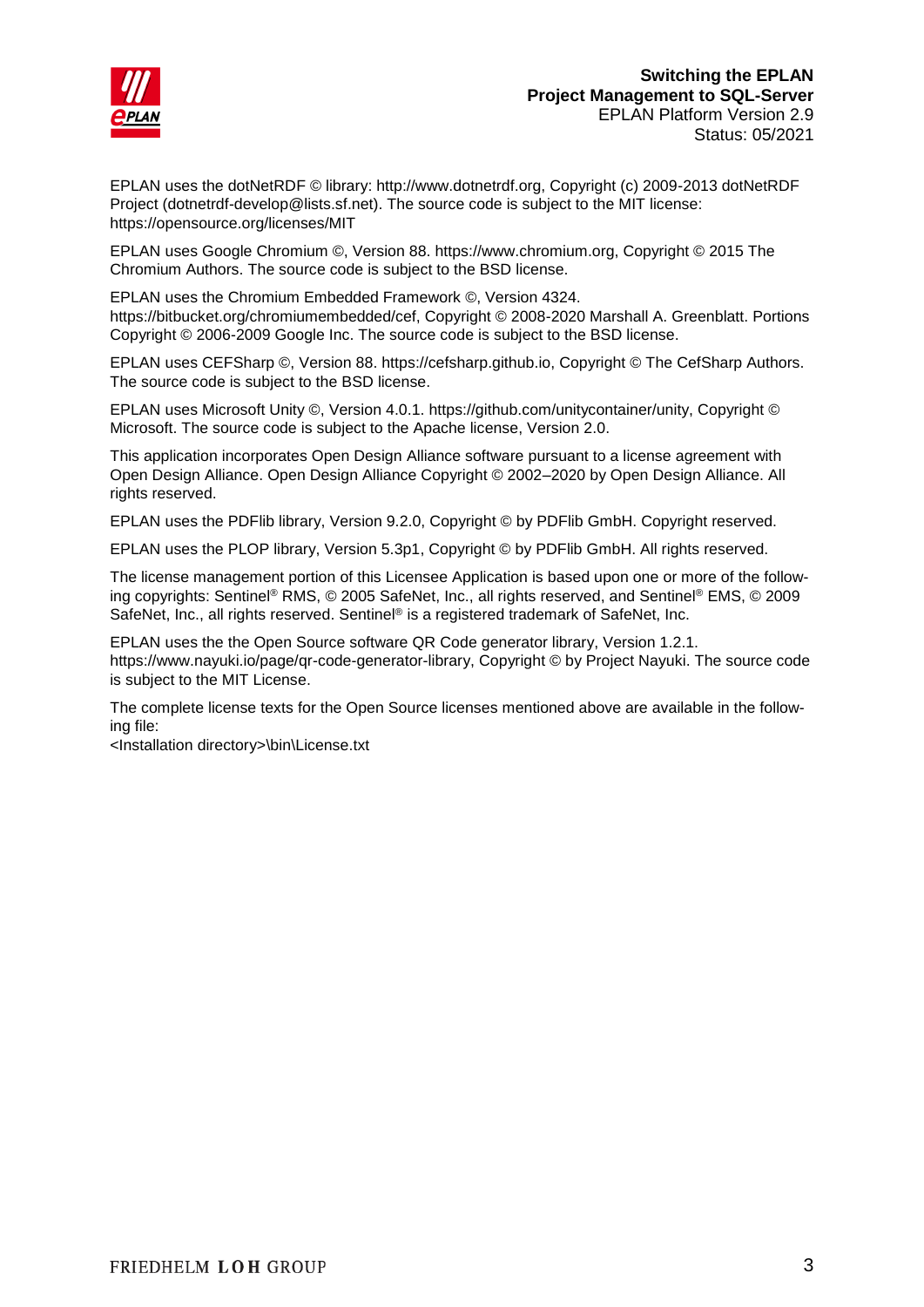

# **Table of Contents**

| Establishing the Connection to SQL-Server and Database 9 |  |
|----------------------------------------------------------|--|
|                                                          |  |
| Reading More Directories into Project Management  13     |  |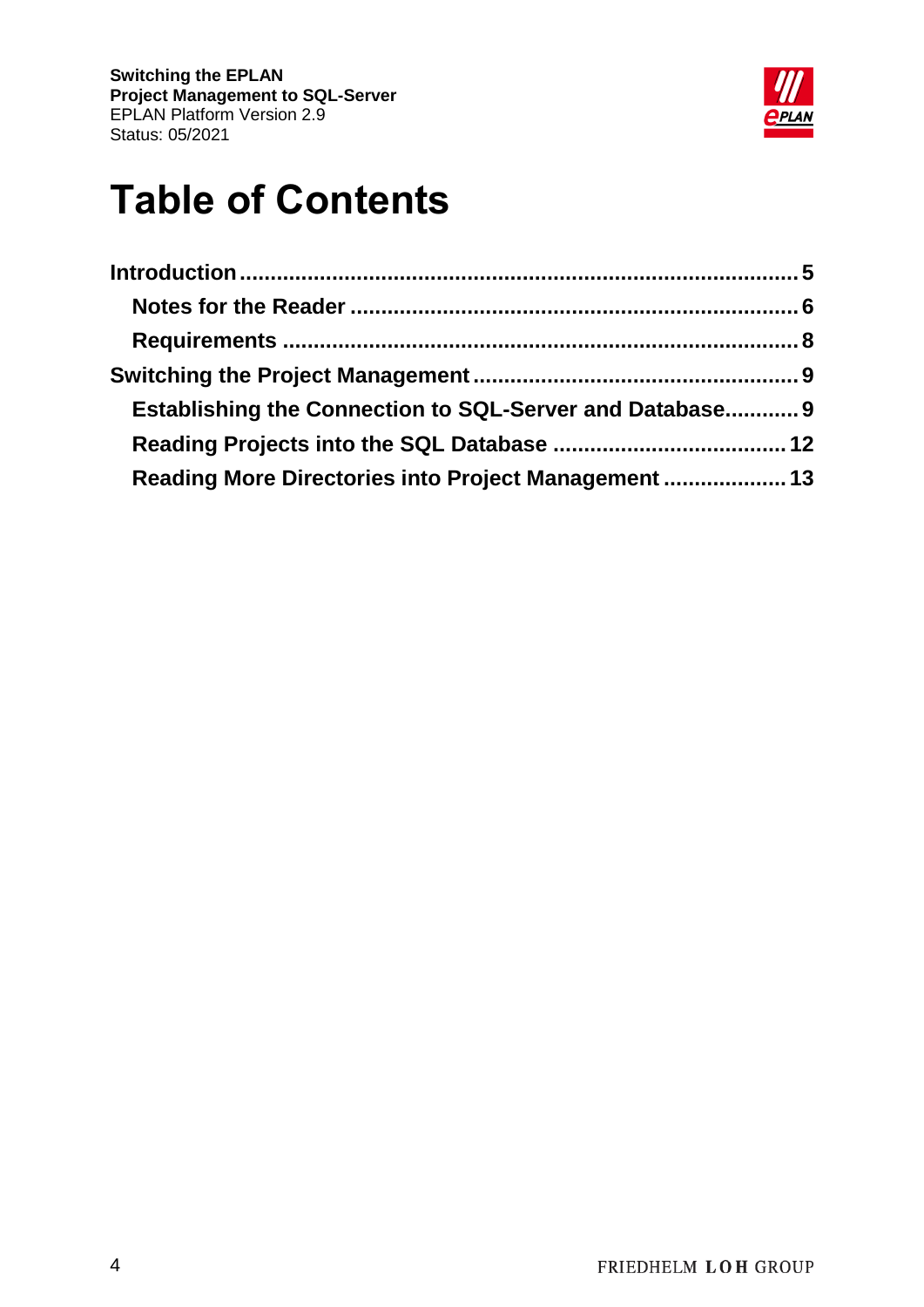

# <span id="page-4-0"></span>**Introduction**

Dear users,

The team at EPLAN GmbH & Co. KG is pleased to welcome you as a new user.

This document describes how you can switch the EPLAN project management over to the *Microsoft SQL-Server*. We are carrying out this switch for "EPLAN Electric P8" as an example. A corresponding transition is possible for the following program variants of the EPLAN platform:

- EPLAN CPM
- EPLAN Education
- EPLAN Electric P8
- EPLAN Fluid
- EPLAN Preplanning
- EPLAN ProPanel
- **EPLAN Trial.**

These instructions are intended for administrators who are already familiar with EPLAN and who know how to configure an SQL-Server.

#### R. **Note:**

We used the fully licensed program variant "EPLAN Electric P8" and the SQL-Server "Microsoft SQL-Server 2014 Express" when drawing up this document. If you use a different variant or have not licensed all the modules for P8 or use a different Microsoft SQL-Server version, the figures in this documentation may possibly go beyond the scope of functionality of the software you have purchased, that is, functions are also described which are not available to you.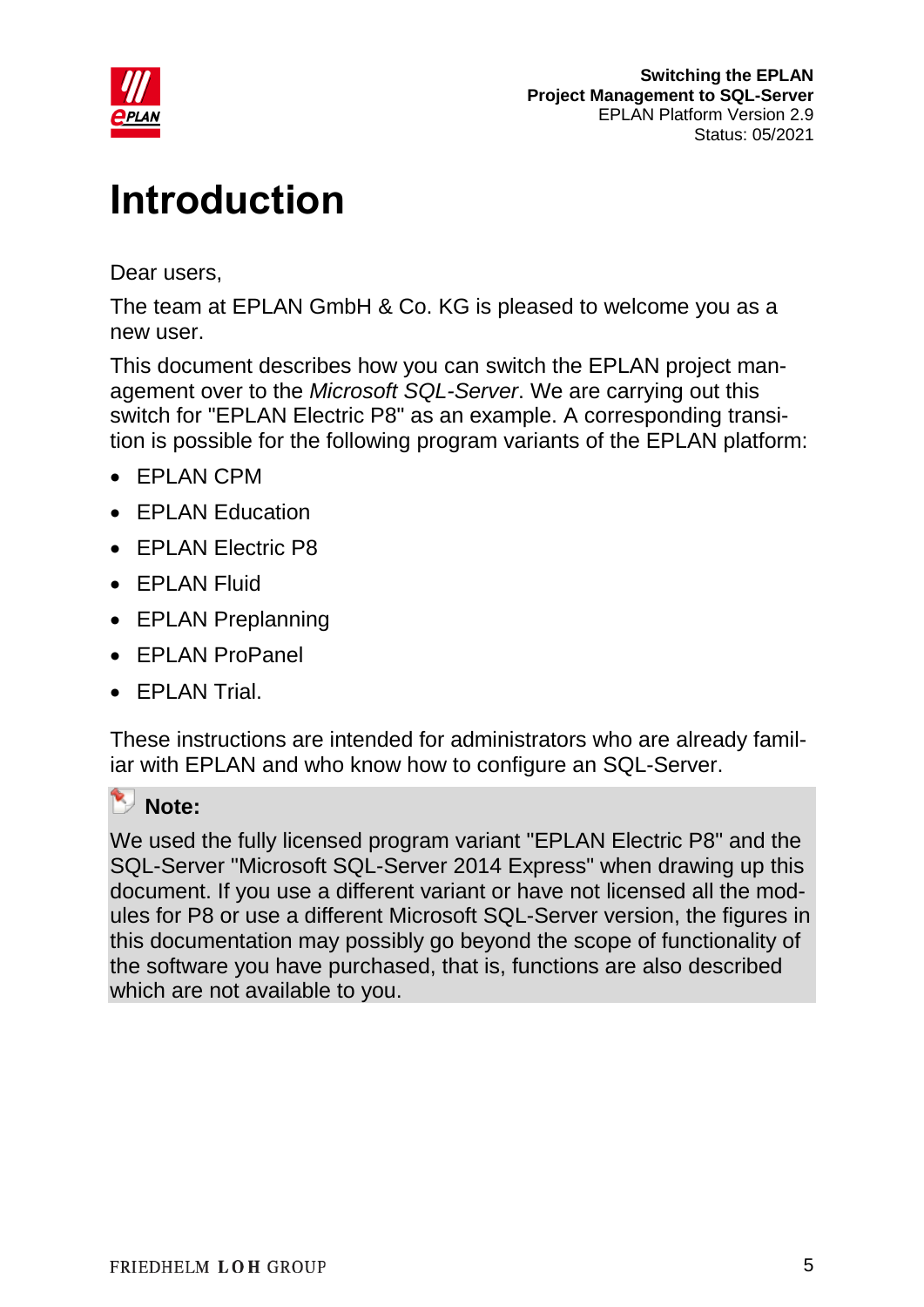

# <span id="page-5-0"></span>**Notes for the Reader**

Before you begin reading, please note the following symbols and styles used in this document:

### **Warning:**

Text preceded by this symbol contains a warning; you should be absolutely sure to read this warning before proceeding!

## **Note:**

Text preceded by this symbol contains extra notes.

## *<u>O* Tip:</u>

Useful tips to facilitate your interaction with the program are presented after this image.

### **Example:**

Examples are highlighted by this symbol.

- User interface elements are marked in **bold** so they can immediately be located in the text.
- *Italic* text provides particularly important information that you should definitely pay attention to.
- Code examples, directory names and direct entries (among other things) are displayed in a non-proportional font.
- Function keys, keyboard keys, and buttons within the program are shown in square brackets (e.g., **[F1]** for the "F1" function key).
- To improve the flow of the text, we often use "menu paths" in this document (for example, **Help > Contents**). In order to find a particular program function, the menus and options shown in a menu path must be selected in the sequence shown. For example, the menu path mentioned above calls up the EPLAN help system.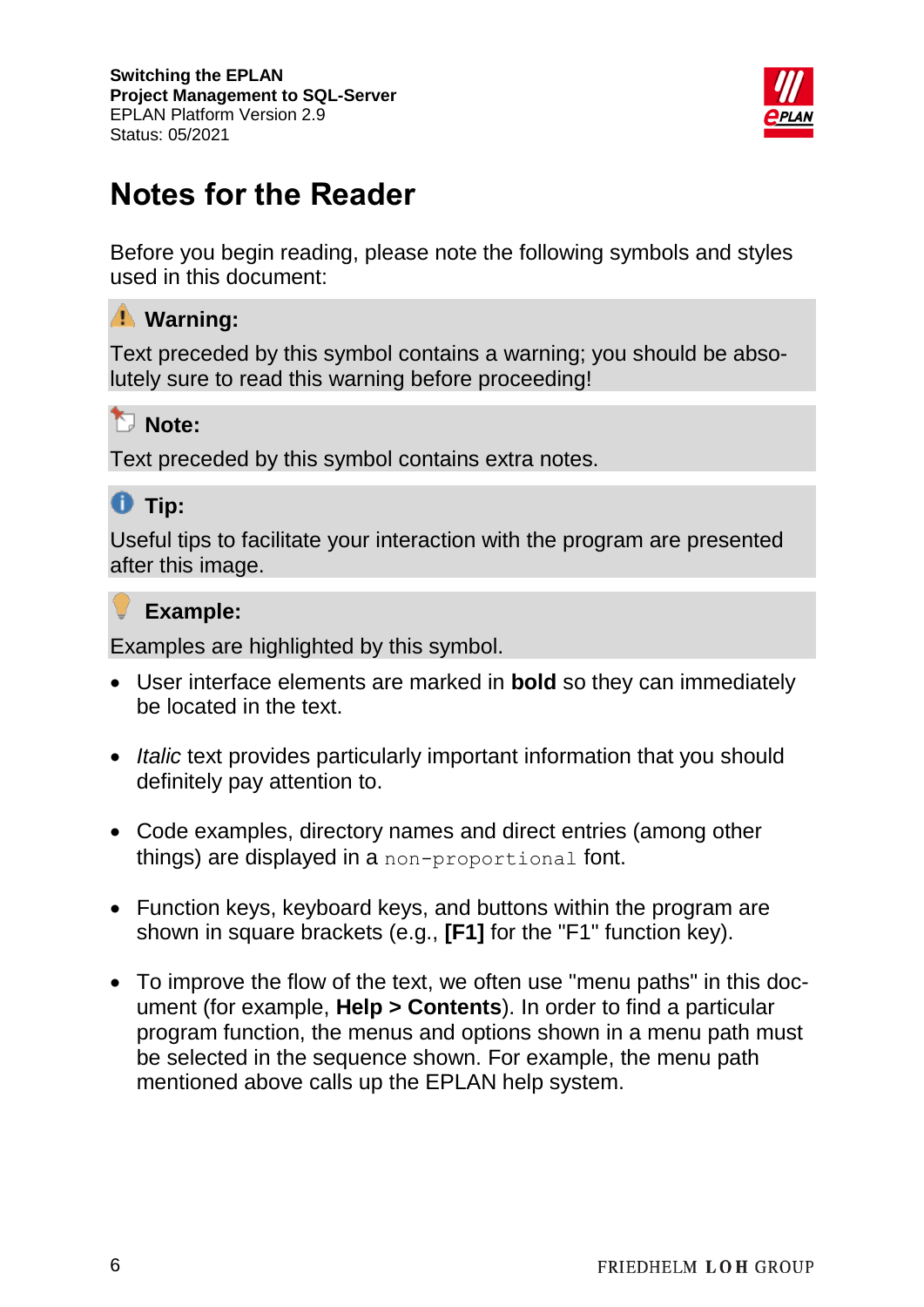

- The operating information provides step-by-step instructions for reaching specific targets, and in many places, after the right-arrow symbol  $\Rightarrow$  you'll also find the program's reaction to your action.
- In combination with settings or fields (e.g., check boxes) which can only be switched on or off, in this document we often use the term "activate" (after which the setting is active  $\Box$ ) and "deactivate" (after which the setting is inactive  $\Box$ ).
- In combination with settings or fields (e.g., check boxes) which can only be switched on or off, in this document we often use the term "activate" (after which the setting is active  $\Box$ ) and "deactivate" (after which the setting is inactive  $\Box$ ).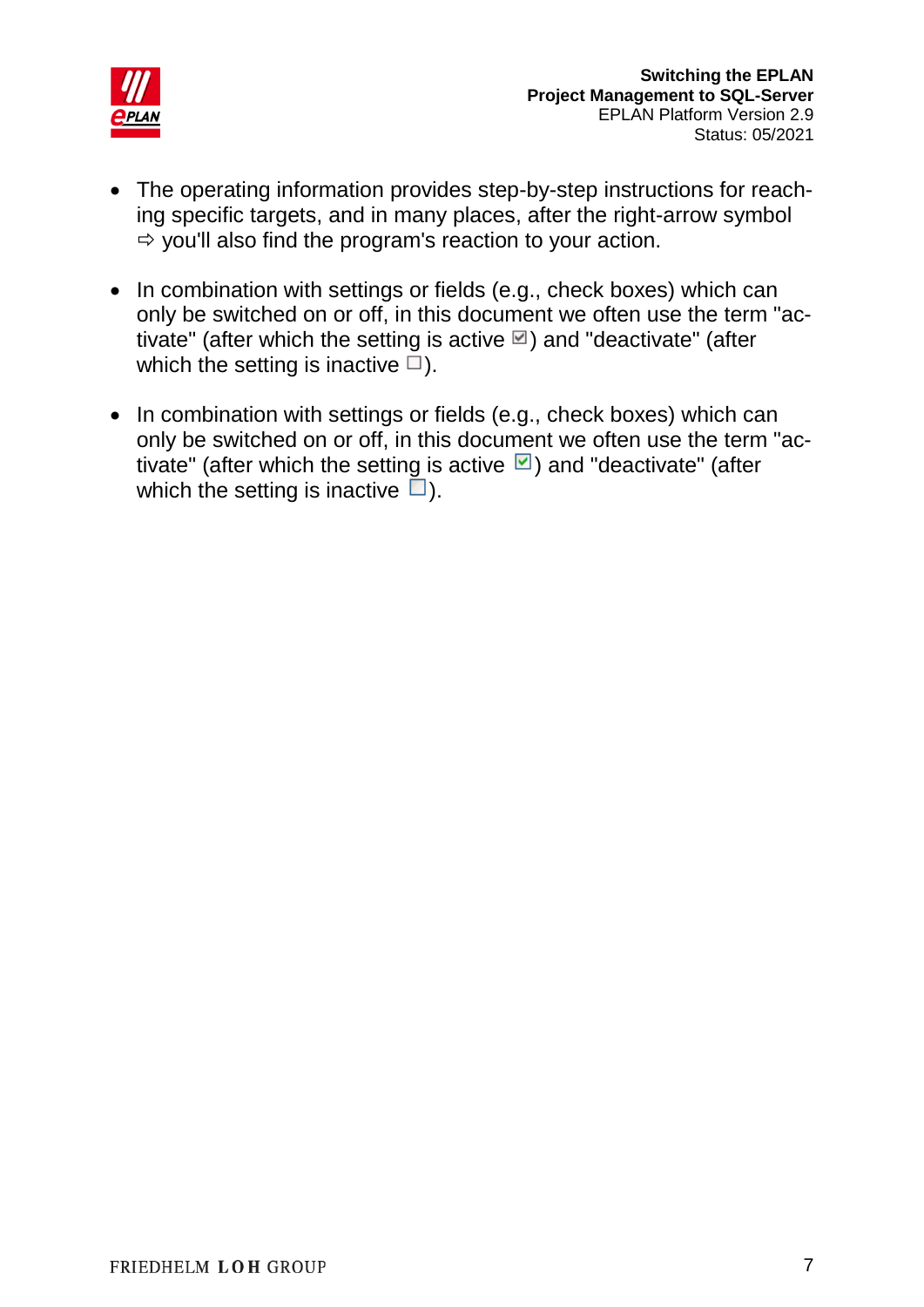

# <span id="page-7-0"></span>**Requirements**

You require one of the following Microsoft SQL-Server programs in order to switch the project management over to an SQL-Server:

Microsoft SQL-Server 2016 / 2017 Express / Standard or Enterprise Edition.

More information about the software requirements and approvals can be found on the homepage:

[https://www.eplan.help/en](https://www.eplan.help/en-us/Infoportal/Content/htm/portal_software_approvals.htm)[us/Infoportal/Content/htm/portal\\_software\\_approvals.htm](https://www.eplan.help/en-us/Infoportal/Content/htm/portal_software_approvals.htm)



- Please note that you must have installed a Microsoft SQL-Server 2016 / 2017 in your company in order to switch the project management. If this is not the case, contact your SQL system administrator.
- If you use the "SQL-Server 2016 / 2017 Express" version, you must have installed the Management Studio Express as well in order to manage the databases and users.
- For further information about the individual versions of the Microsoft SQL-Server operating system please refer to the Microsoft Internet sites.

If you do *not* have administrator rights on the SQL-Server, please contact your SQL system administrator. You furthermore need the name of the server and have to be set up as a user (with the corresponding password) on the SQL-Server in order to establish a connection to the SQL-Server.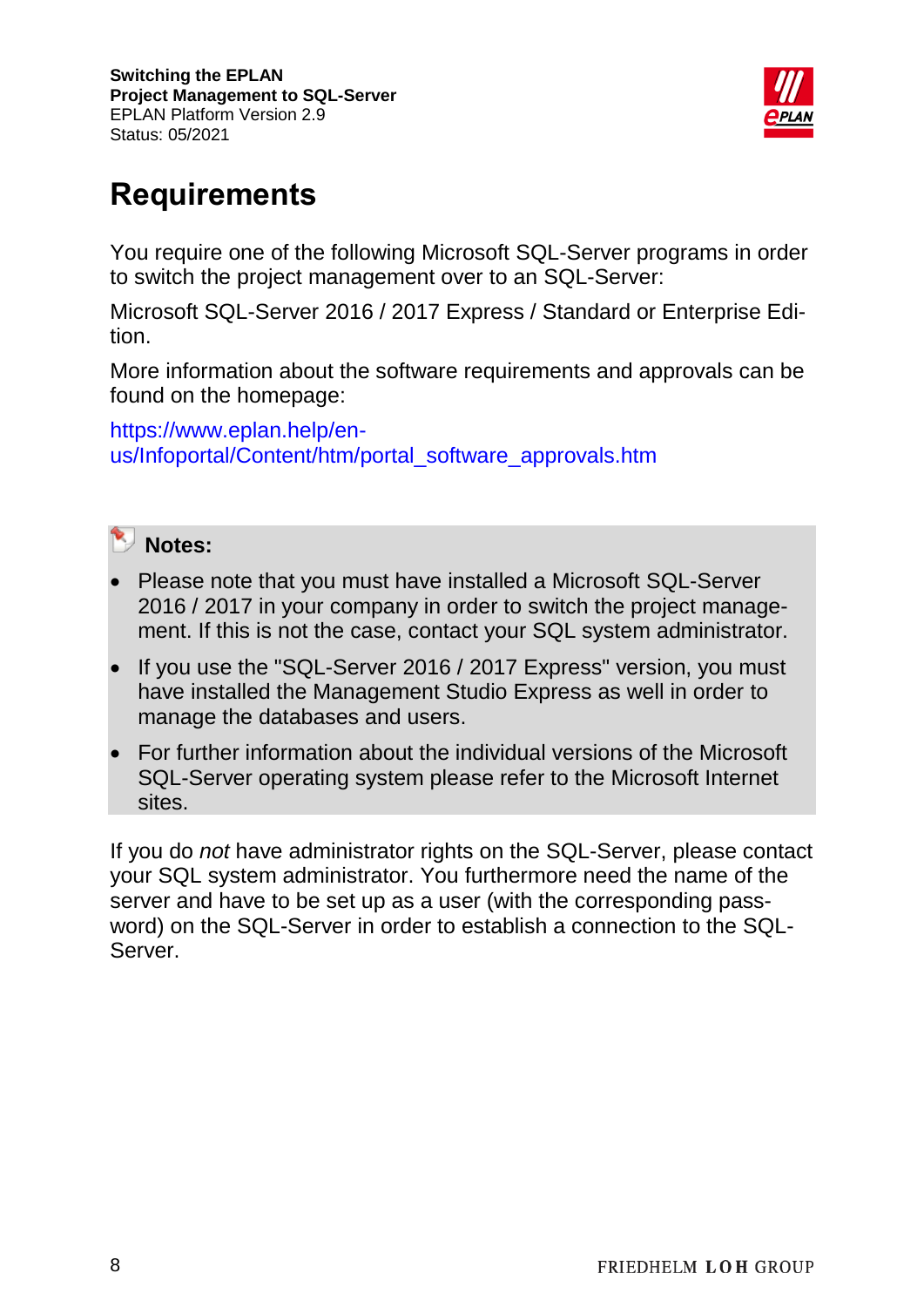

# <span id="page-8-0"></span>**Switching the Project Management**

## <span id="page-8-1"></span>**Establishing the Connection to SQL-Server and Database**

## **Caution:**

In order to create a database with the EPLAN table structure on the SQL-Server you require administrator rights on the SQL-Server for the following steps. Please contact your SQL system administrator to this purpose.

Open the settings dialog for the project management in order to set up the SQL-Server.

1. Select **Options > Settings > User > Management > Project management database**.



| $\mathbf x$<br>$\blacktriangle$<br>Settings: Project management database *                                                                                                                                                                                                                                                                                                                                                                                                                                                                                                                                 |                                                                                                                                |  |  |
|------------------------------------------------------------------------------------------------------------------------------------------------------------------------------------------------------------------------------------------------------------------------------------------------------------------------------------------------------------------------------------------------------------------------------------------------------------------------------------------------------------------------------------------------------------------------------------------------------------|--------------------------------------------------------------------------------------------------------------------------------|--|--|
| $\mathbb{X}$ -1 $\mathbb{B}$<br>Find<br><b>Projects</b><br><b>E</b> -T User<br>$\overline{\mathbb{H}}$ $\overline{\mathbb{H}}$ Add-ons<br>Change of standard<br><b>E</b> Data backup<br><b>Devices</b><br><b>Display</b><br><b>E</b> Graphical editing<br>interfaces<br>Management<br><b>FOR Data Portal</b><br><b>Directories</b><br><b>Job management</b><br>Multi-user monitor<br><b>Form</b> Parts<br><b>Parts pre-filtering</b><br><b>FOR Project management database</b><br><b>Proxy server</b><br><b>FOR</b> Shortcut keys<br>$\frac{1}{2}$ PPE<br><b>E</b> Translation<br>Workstation<br>E Company | S(MD_PROJECTS)\Projects.mdb<br>  米<br>○ Access:<br>$\cdots$<br>SQL server:<br>  来<br>$\vee$<br>$\sim$<br>OK<br>Cancel<br>Apply |  |  |

2. Select the **SQL-Server** option and click **[New]**.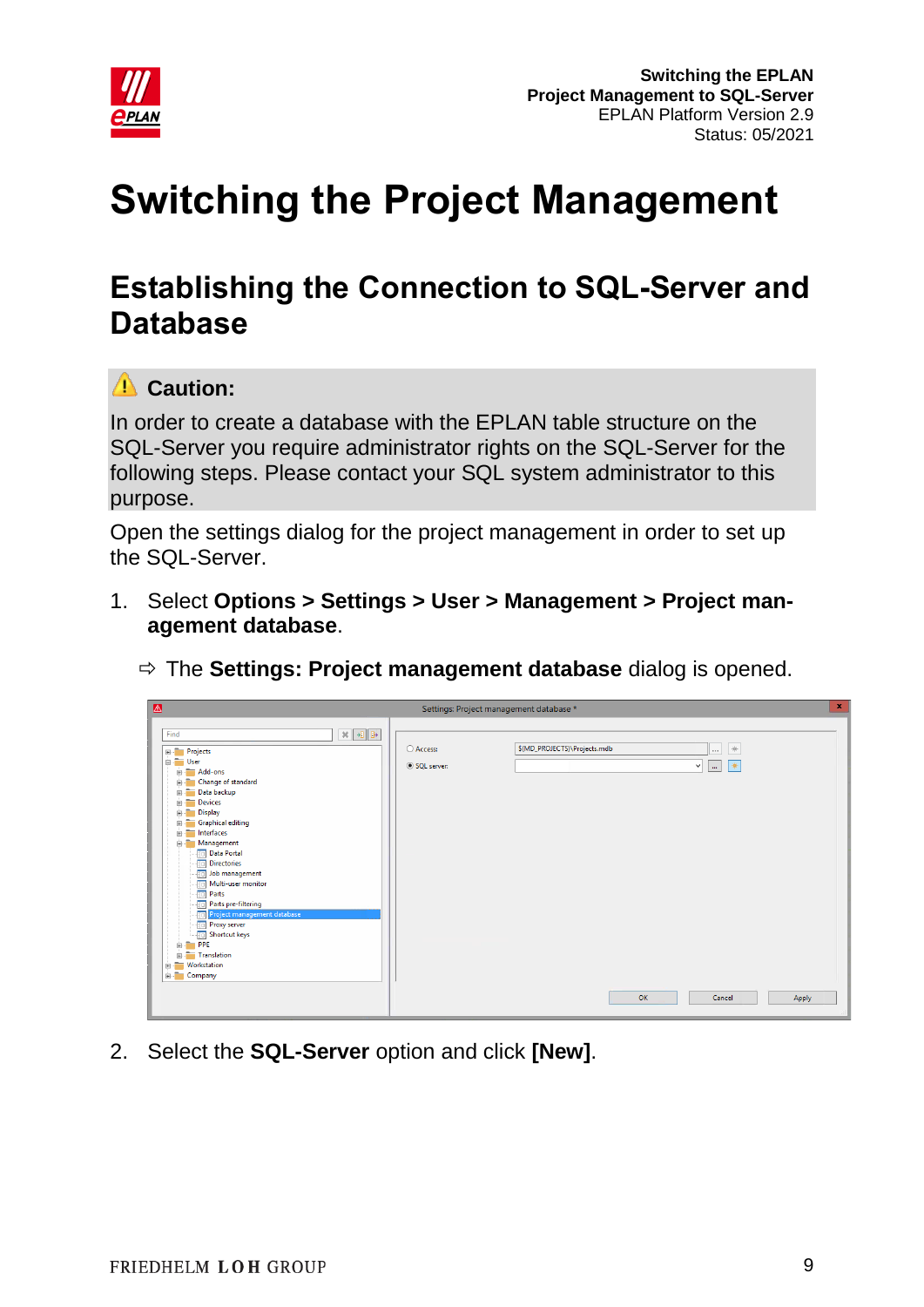

| Access:     | \$(MD_PROJECTS)\Projects.mdb | 1.11     | 米 |  |
|-------------|------------------------------|----------|---|--|
| SQL server: | w                            | $\cdots$ |   |  |

The **Generate SQL-Server database** dialog is opened.

|           | Generate SQL server database * | x |
|-----------|--------------------------------|---|
| Server:   | -SQLSERVER\EPLAN               |   |
| Logon:    | SQL server                     | w |
| User:     | sa                             |   |
| Password: |                                |   |
| Database: | <b>EPLAN_PROJECTS</b>          | w |
|           | Cancel<br>OK                   |   |

- 3. Enter the server name and the instance name of the SQL-Server in the **Server** field.
- 4. Enter a new name for your project management database in the **Database** field.

### **Caution:**

Do not use hyphens in the name of the SQL database.

5. During **Login**, select the variant specified by your SQL administrator.

### **Note:**

You have two possibilities for logging on to an SQL-Server:

"Windows authentication" uses the logon data of your Windows user account.

If "SQL-Server" is selected, you use a separate user name and password.

If a user has not been set up yet for accessing the SQL-Server, please contact your SQL system administrator.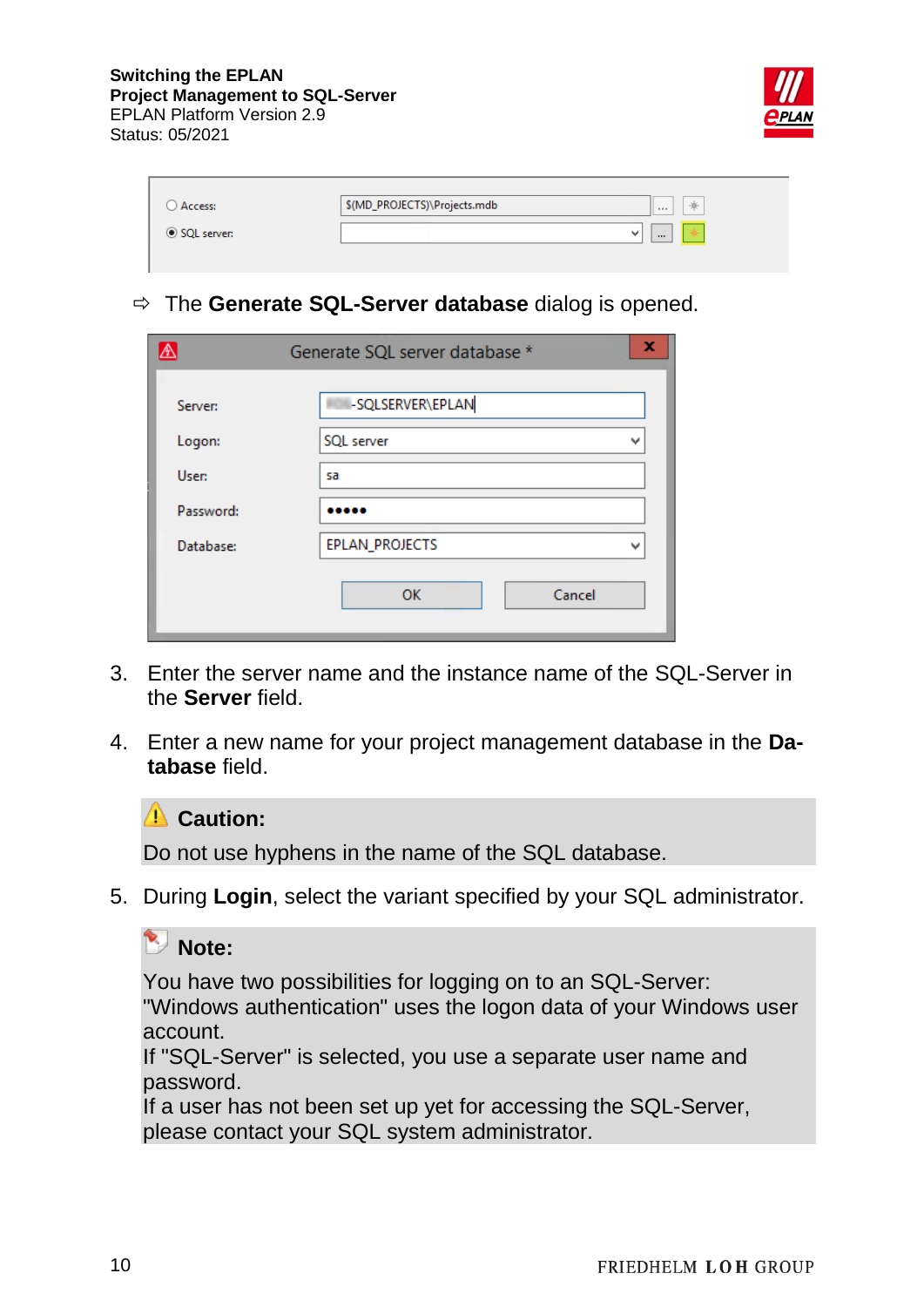

- 6. Confirm your settings in the **Generate SQL-Server database** dialog by clicking **[OK]**.
- $\Rightarrow$  The new database is created.

| $\mathbf{x}$<br>$\blacksquare$<br>Settings: Project management database *                                                                                                                                                                                                                                                                                                                                                                                                                                                                                                          |                          |                                                                 |                                              |
|------------------------------------------------------------------------------------------------------------------------------------------------------------------------------------------------------------------------------------------------------------------------------------------------------------------------------------------------------------------------------------------------------------------------------------------------------------------------------------------------------------------------------------------------------------------------------------|--------------------------|-----------------------------------------------------------------|----------------------------------------------|
| $\mathbb{X}$ + $\rightarrow$<br>Find<br><b>E</b> Projects<br><b>B</b> User<br>$\frac{1}{2}$ Add-ons<br><b>EDIT</b> Change of standard<br><b>E</b> Data backup<br><b>E</b> Devices<br>Display<br><b>E</b> Graphical editing<br>interfaces<br>Management<br><b>Data Portal</b><br><b>Directories</b><br><b>Job management</b><br>Multi-user monitor<br>ŧΠ<br>Parts<br>90<br>Parts pre-filtering<br><b>Following</b> Project management database<br><b>FOR Proxy server</b><br><b>Shortcut keys</b><br>$\frac{1}{2}$ PPE<br><b>Translation</b><br><b>Workstation</b><br>Ė-<br>Company | ○ Access:<br>SQL server: | \$(MD_PROJECTS)\Projects.mdb<br>-SQLSERVER\EPLAN.EPLAN_PROJECTS | $  *$<br>$\cdots$<br>  米<br>$\vee$<br>$\sim$ |
|                                                                                                                                                                                                                                                                                                                                                                                                                                                                                                                                                                                    |                          | OK                                                              | Cancel<br>Apply                              |

7. Click **[OK]** to confirm the settings.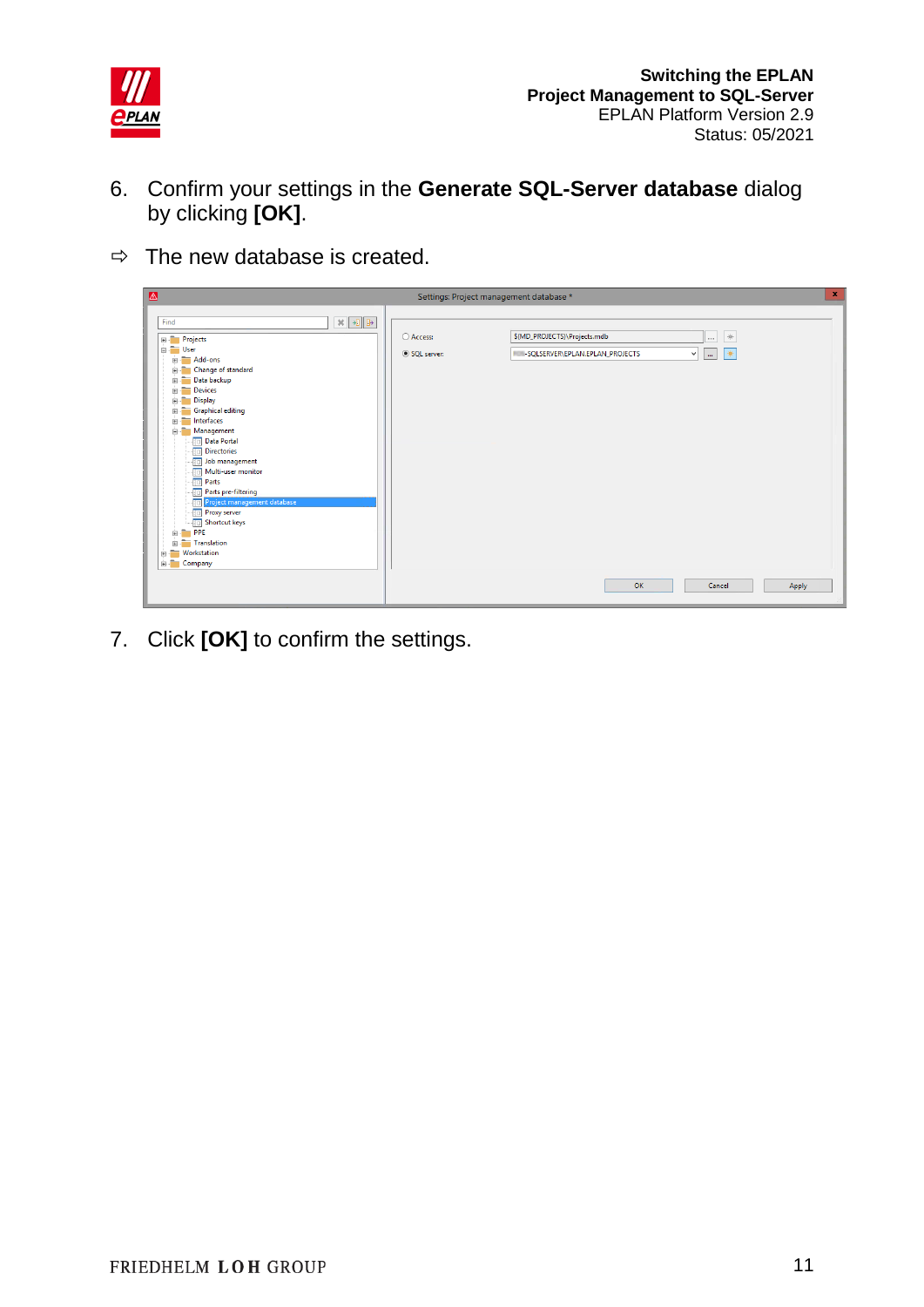

## <span id="page-11-0"></span>**Reading Projects into the SQL Database**

After you have successfully created a database on the SQL-Server, it does not yet contain any projects. Carry out the following steps to read your projects successfully into the database:

- 1. Select **Project > Management**.
	- $\Rightarrow$  The **Project management** message is opened.



- 2. Click **[Yes]** to read in the projects that are located in the set EPLAN project directory
	- The **Project management** dialog opens.

| $\Delta$                                              | Project management - HYPERV-I - WIN8\EPLAN.EPLAN_PROJECTS |                                        |              | $\vert x \vert$ |
|-------------------------------------------------------|-----------------------------------------------------------|----------------------------------------|--------------|-----------------|
| Filter<br>- Not activated -<br>v<br>$\sim$            | Properties   Statistics   Structure   Status              |                                        |              |                 |
| My workstation                                        | Category:                                                 |                                        |              |                 |
| $\mathbb{R}$ $\mathbb{R}$ $\mathbb{R}$ $\mathbb{C}$ : | All categories                                            |                                        | $\checkmark$ |                 |
| Eplan_P8                                              |                                                           |                                        |              | * *             |
| <b>C-2 233930</b>                                     | Property name                                             | Value                                  |              |                 |
| <b>Data</b>                                           | <b>Project description</b>                                | Sample project                         |              |                 |
| <b>Projekte</b>                                       | Job number                                                | <b>EPLAN DEMO</b>                      |              |                 |
| $\frac{1}{\Box}$ SUP                                  | Commission                                                | <b>EPLAN</b>                           |              |                 |
| <b>EPLAN-DEMO</b>                                     | Company name                                              | EPLAN Software & Service GmbH & Co. KG |              |                 |
| EPLAN-DEMO-GB                                         | Company address 1                                         | An der alten Ziegelei 2                |              |                 |
| <b>FRIDEN BEMO-GOST</b>                               | Company address 2                                         | D-40789 Monheim am Rhein / Germany     |              |                 |
| EPLAN-DEMO-NFPA                                       | Creator                                                   | EPLAN Software & Service (c) 2006      |              |                 |
| FILEPLAN-DEMO en US                                   | <b>Creation date</b>                                      | 05.12.2010 09:33:09                    |              |                 |
|                                                       | Last editor: Logon name                                   | <b>MICHAEL</b>                         |              |                 |
|                                                       | Last translation: Date                                    | 29.04.2015 09:31:04                    |              |                 |
|                                                       | Make                                                      | <b>Universal VESA</b>                  |              |                 |
|                                                       | Project: Type                                             | <b>AT78</b>                            |              |                 |
|                                                       | Place of installation                                     | $+ET1$                                 |              |                 |
|                                                       | Part features                                             | Special paint finish                   |              |                 |
|                                                       | <b>Environmental consideration</b>                        | <b>None</b>                            |              |                 |
|                                                       | Location                                                  | Hall 4 / Section B                     |              |                 |
|                                                       | Regulation                                                | Factory standard 07-3B                 |              |                 |
|                                                       | Degree of protection                                      | $IP$ <sub>4x</sub>                     |              |                 |
|                                                       | <b>Enclosures</b>                                         | <b>RITTAL TS-8 series</b>              |              |                 |
|                                                       | Power supply                                              | 400 V AC                               |              |                 |
|                                                       | Input lead                                                | NYY 4x25mm <sup>2</sup>                |              |                 |
|                                                       | Control voltage                                           | 24M                                    |              |                 |
|                                                       |                                                           |                                        |              |                 |
|                                                       |                                                           |                                        |              |                 |
|                                                       |                                                           |                                        | Edit         | Save            |
|                                                       |                                                           |                                        |              |                 |
|                                                       |                                                           | Extras<br>Organize                     | Open         | Close           |
|                                                       |                                                           |                                        |              |                 |
|                                                       |                                                           |                                        |              |                 |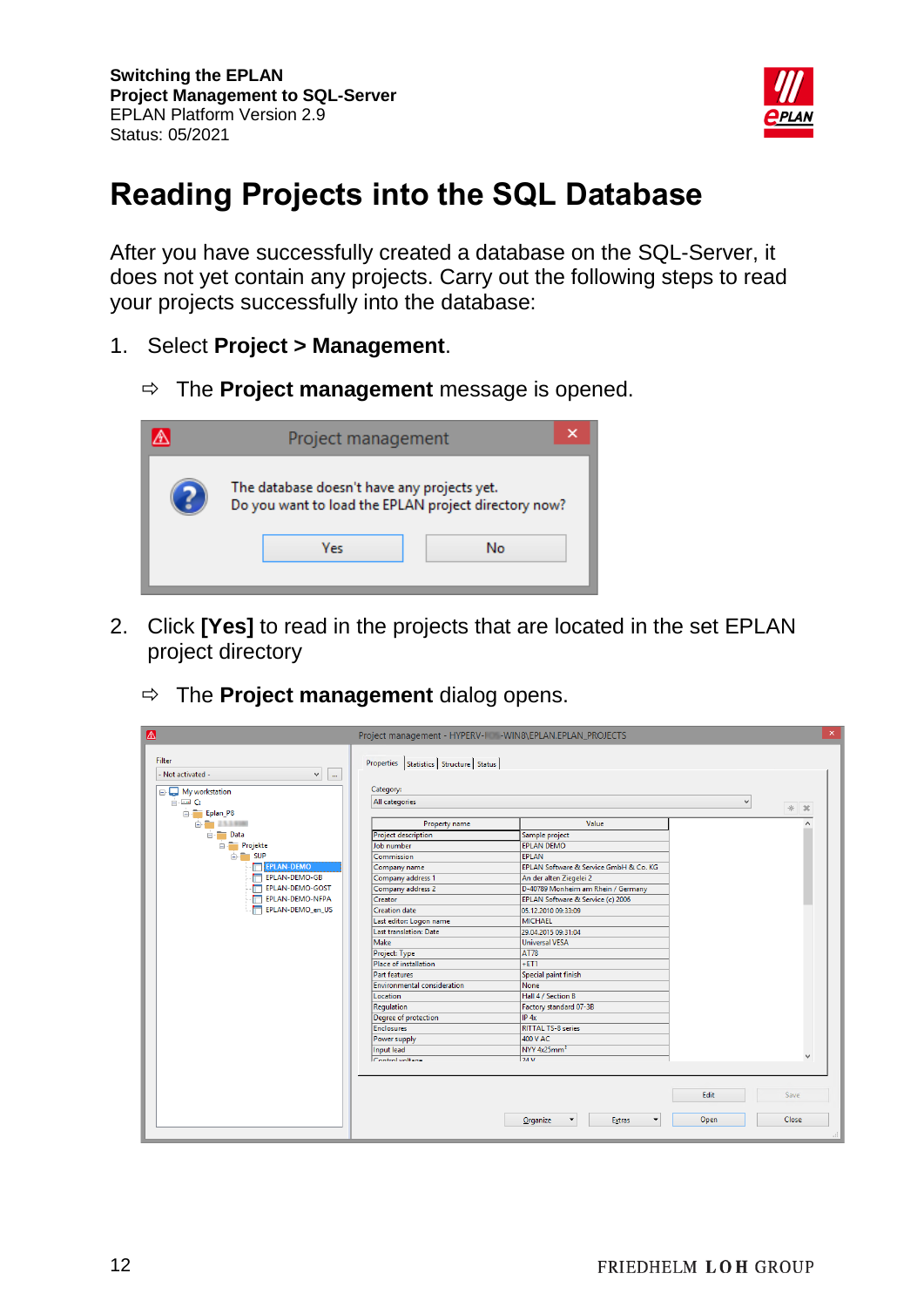

## <span id="page-12-0"></span>**Reading More Directories into Project Management**

If you want to read projects from other directories into the project management, proceed as follows:

1. Select **Project > Management**.



The **Project management** dialog opens.

| $\Delta$                                                       | Project management - HYPERV-I - WIN8\EPLAN.EPLAN_PROJECTS   |                                                                   |      | $\mathsf{x}$ |
|----------------------------------------------------------------|-------------------------------------------------------------|-------------------------------------------------------------------|------|--------------|
| Filter<br>- Not activated -<br>v<br>$\ldots$<br>My workstation | Properties   Statistics   Structure   Status  <br>Category: |                                                                   |      |              |
| $\mathbf{A} = \mathbf{A}$                                      | All categories                                              |                                                                   | v    | $* 1$        |
| Eplan_P8<br><b>C. T. 153,000</b>                               | Property name                                               | Value                                                             |      |              |
| <b>Data</b><br><b>Projekte</b>                                 | <b>Project description</b><br>Job number                    | Sample project<br><b>EPLAN DEMO</b>                               |      |              |
| $\frac{1}{10}$ SUP                                             | Commission                                                  | <b>EPLAN</b>                                                      |      |              |
| <b>EPLAN-DEMO</b><br><b>FRIDEPLAN-DEMO-GB</b>                  | Company name<br>Company address 1                           | EPLAN Software & Service GmbH & Co. KG<br>An der alten Ziegelei 2 |      |              |
| EPLAN-DEMO-GOST                                                | Company address 2                                           | D-40789 Monheim am Rhein / Germany                                |      |              |
| <b>FEDERAN-DEMO-NFPA</b><br>EPLAN-DEMO_en_US<br>m              | Creator<br><b>Creation date</b>                             | EPLAN Software & Service (c) 2006<br>05.12.2010 09:33:09          |      |              |
|                                                                | Last editor: Logon name<br><b>Last translation: Date</b>    | <b>MICHAEL</b><br>29.04.2015 09:31:04                             |      |              |
|                                                                | Make                                                        | <b>Universal VESA</b>                                             |      |              |
|                                                                | Project: Type<br><b>Place of installation</b>               | <b>AT78</b><br>$+ET1$                                             |      |              |
|                                                                | <b>Part features</b>                                        | Special paint finish                                              |      |              |
|                                                                | <b>Environmental consideration</b><br>Location              | None<br>Hall 4 / Section B                                        |      |              |
|                                                                | <b>Regulation</b>                                           | Factory standard 07-3B                                            |      |              |
|                                                                | Degree of protection<br><b>Enclosures</b>                   | IP 4x<br><b>RITTAL TS-8 series</b>                                |      |              |
|                                                                | Power supply                                                | 400 V AC                                                          |      |              |
|                                                                | Input lead<br>Control voltage                               | NYY 4x25mm <sup>2</sup><br>24M                                    |      | $\checkmark$ |
|                                                                |                                                             |                                                                   |      |              |
|                                                                |                                                             |                                                                   | Edit | Save         |
|                                                                |                                                             |                                                                   |      |              |
|                                                                |                                                             | Organize<br>Extras                                                | Open | Close        |
|                                                                |                                                             |                                                                   |      |              |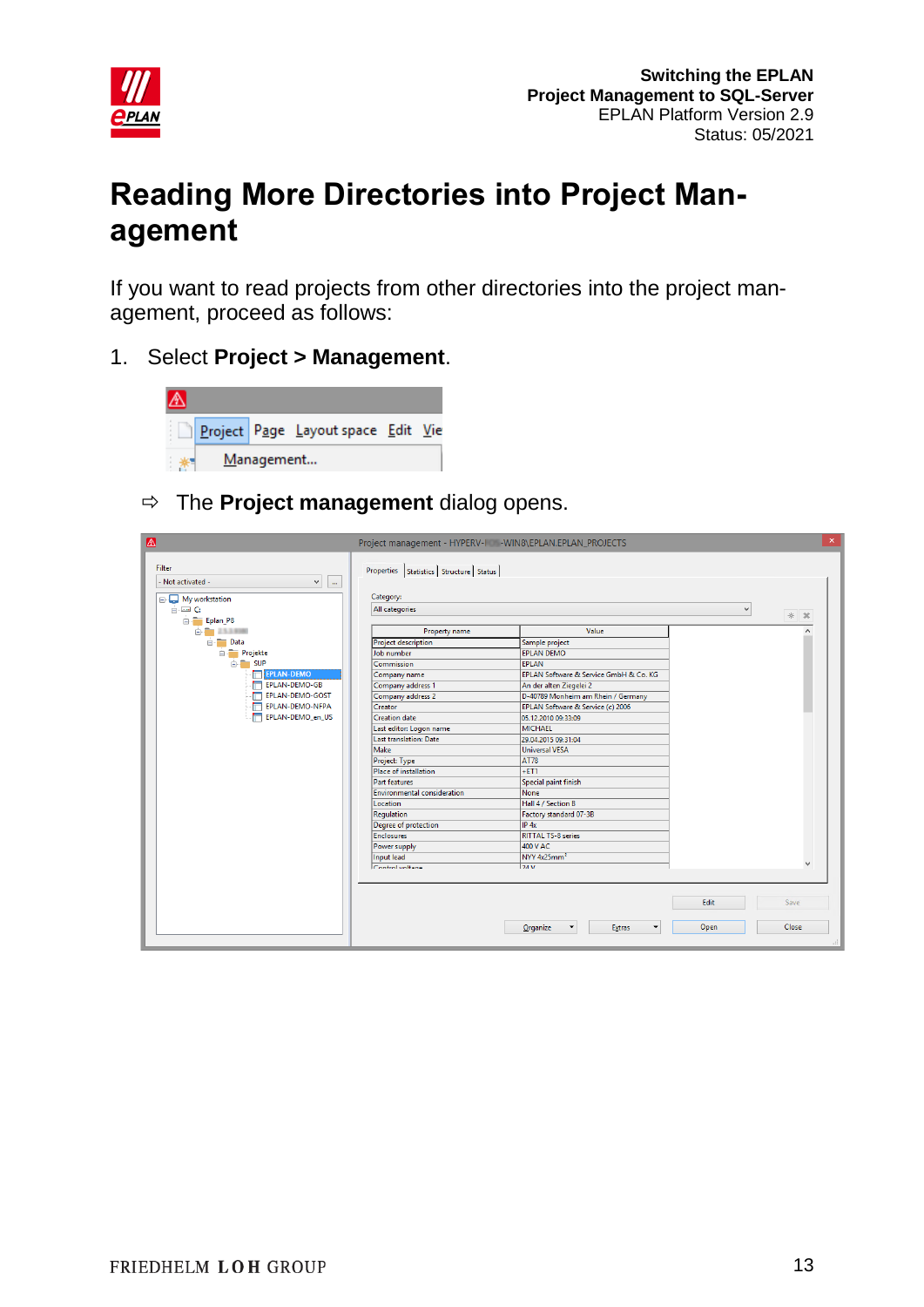

### 2. Click **[Extras] > Load directory**.



The **Select initial directory** dialog is opened.

| Select initial directory    | × |
|-----------------------------|---|
|                             |   |
|                             |   |
| 2.5.3.0100<br>◢             | ۸ |
| Data<br>◢                   |   |
| Artikel<br>$\triangleright$ |   |
| Bilder<br>$\triangleright$  |   |
| Dokumente<br>ь              |   |
| DXF_DWG<br>Þ                |   |
| Formulare<br>Þ              |   |
| Funktionsdefinition<br>Þ    |   |
| Makros<br>Ď                 |   |
| Mechanikmodelle             |   |
| Normblätter                 |   |
| Projekte<br>4               |   |
| <b>SUP</b>                  | v |
|                             |   |
| Cancel<br>OK                |   |
|                             |   |

3. Select the desired directory and click **[OK]**.

 $\Rightarrow$  All the projects from the selected directory and its subdirectories are read into project management.